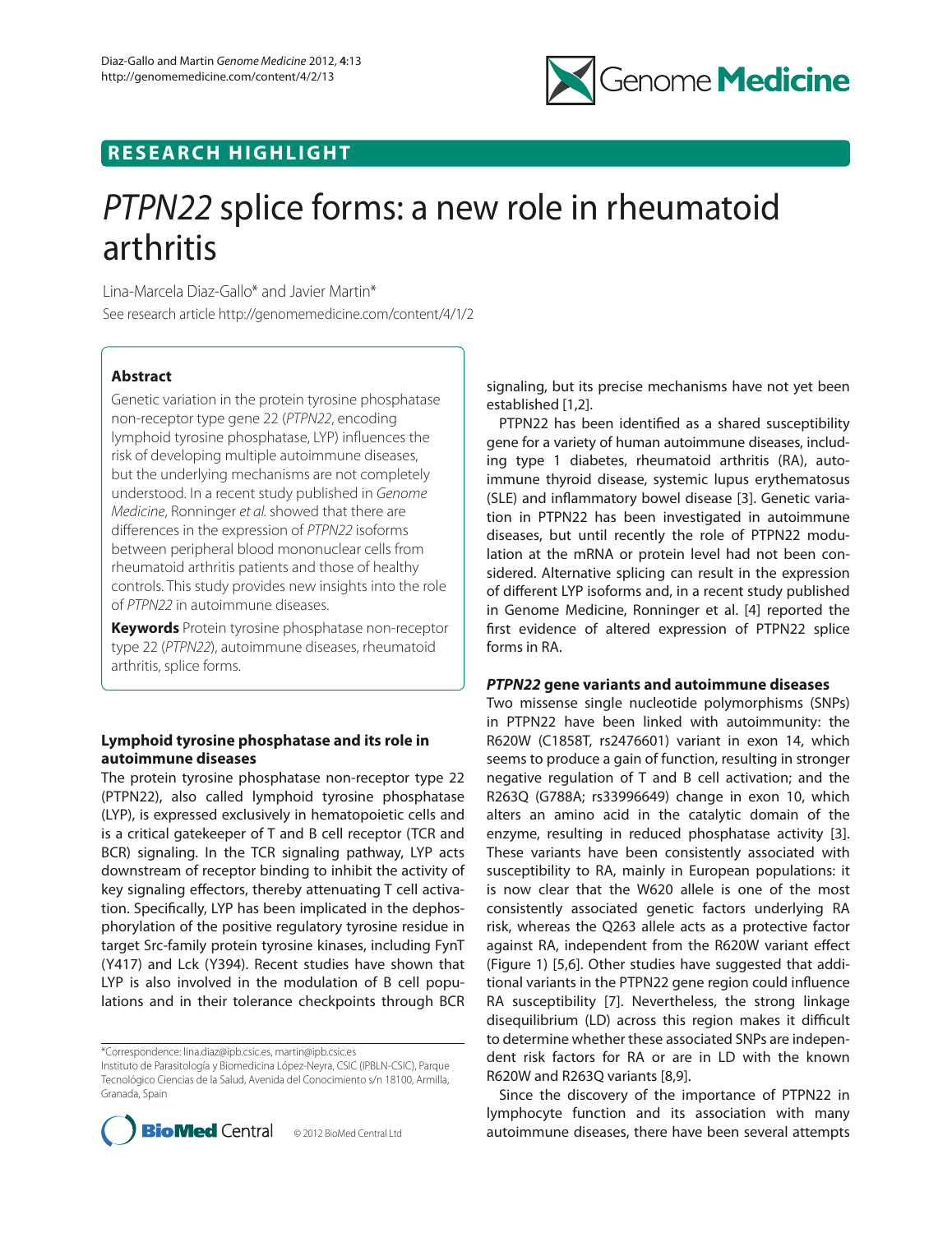

to understand the biological mechanism by which PTPN22 gene variants might influence protein activity and subsequent changes in cell function. Recent studies have shown that the W620 allele (of the R620W variant) enhances positive selection of autoreactive B cells, influences thymic and splenic enlargement, which is accompanied by increases in T cell number, and increases activation of dendritic cells [1-3]. Moreover, levels of the mouse LYP protein homolog (Pep) were observed to be dramatically reduced when the equivalent variant to

R620W (Pep619W) was expressed. It was suggested that this could be due to more rapid degradation of the Pep619W variant by the calpain 1 cleavage protein than of the wild type [2].

## *PTPN22* **splice forms and rheumatoid arthritis**

Alternative splicing is a process whereby distinct mRNA transcripts are generated from a single gene so that the resulting splice variants can be translated into different protein isoforms. During this process, a particular exon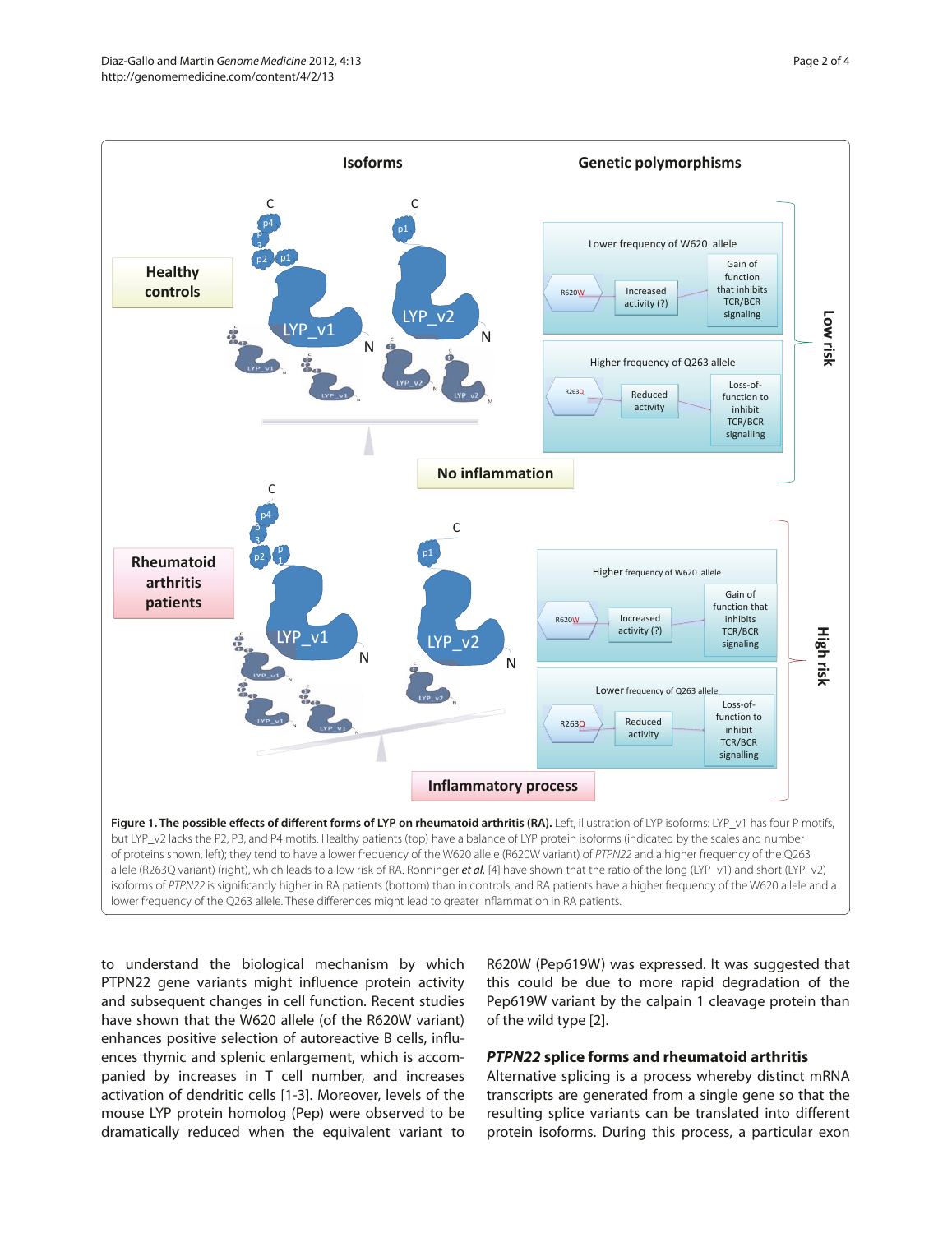can be connected to any of the other exons to form a mature mRNA. Hence, the alternative isoforms share part of the sequence but not all of it. The PTPN22 gene has 11 known spliced mRNAs that putatively encode functional proteins, according to the annotation of the human genome and transcriptome in AceView [10]. Surprisingly, only two splice forms, encoding LYP\_v1 and LYP v2, have been well characterized (Figure 1). The first encodes an amino-terminal PTP domain, a central region of unknown function, and a carboxy-terminal portion containing four proline-rich motifs termed P1 to P4. The alternatively spliced LYP\_v2 has a shorter carboxyl terminus, resulting in the absence of the P2, P3, and P4 motifs [4].

Ronninger et al. [4] have investigated the expression of these PTPN22 splice forms in three independent study cohorts consisting of Caucasian patients with RA and healthy controls. They assessed the mRNA expression of the LYP\_v1 and LYP\_v2 splice forms in peripheral blood mononuclear cells (PBMCs) collected from the patients and controls. They also sought to determine any correlation between PTPN22 mRNA expression levels and 25 SNPs of the PTPN22 gene region, including the R620W variant. They found that the expression of LYP\_v1 and LYP v2 splice forms in unstimulated PBMCs from RA patients was different from that of controls. Cells from RA patients showed lower levels of LYP v2 and higher levels of LYP\_v1 than cells from controls, and the difference was more pronounced when the ratio of expression of the two isoforms (LYP\_v1/LYP\_v2) was compared between RA patients and controls. Conversely, analysis of splice form expression levels in an additional cohort consisting of multiple sclerosis (MS) patients revealed higher levels of LYP\_v2 in MS patients than in controls.

To gain insight into the mechanism of differential expression of the splice forms, the authors [4] measured the expression of LYP\_v1 and LYP\_v2 in interferon-γstimulated PBMCs from the same RA patients and healthy individuals. The expression of splice forms was comparable in the stimulated cells, indicating that proinflammatory conditions may directly change the transcriptional profile of PTPN22 splice forms. However, the study [4] provided no clear evidence of association between the SNPs tested and the expression levels of PTPN22 isoforms. The authors speculated that this could be due to a lack of statistical power owing to the low frequency of PTPN22 risk variants in the population.

The major contribution of the Ronninger et al. study [4] is the finding of a correlation between the ratio of the splice forms and disease phenotype. These observations suggest that the pronounced structural differences between these isoforms might affect events involved directly in inflammatory processes. Three examples of this are as follows. Firstly, T cell behavior is modulated by the interaction of LYP with CD2-binding protein-1 (CD2 is a cell adhesion molecule that influences the efficiency with which T cell receptors find a major histocompatibility complex (MHC) molecule with an antigenic peptide). LYP\_v2 lacks several consensus sequences described for LYP\_v1 that could affect the interaction with CD2-binding protein-1. Secondly, the phosphorylation of LYP\_v1 may depend on the cell cycle: a consensus sequence of the carboxyl terminus of this variant is recognized by the cyclin-dependent kinase 1 (CDK1), a cell cycle regulatory kinase. This consensus sequence is not present in the LYP\_v2 isoform, which could have an effect on the cell cycle in the lymphoid cells that are expressing this isoform. Finally, the LYP\_v1 and LYP\_v2 isoforms could interact with different sets of Src homology 3 (SH3) domains, because LYP\_v1 contains four potential SH3 domain binding sites, whereas LYP\_v2 contains only one. However, further studies are needed to understand the influence of the differential expression of the PTPN22 isoforms, not only in RA, but in other autoimmune diseases.

## *PTPN22* **modulation in autoimmune diseases**

There is increasing evidence that the same PTPN22 genetic variants influence several autoimmune diseases, but the risk conferred by these variants is not the same in each autoimmune disease. The W620 allele increases the risk of developing RA and SLE in European populations. At the same time, this allele confers protection against Crohn's disease and has no effect in MS. The role of the R620W variant seems greater in RA and SLE than in systemic sclerosis (SSc). On the other hand, the R263Q variant has an important protective role in RA, SLE and ulcerative colitis, yet has no effect on genetic predisposition to SSc.

The results presented by Ronninger et al. [4] have now revealed different expression levels of two PTPN22 splice forms in RA and MS: the short isoform LYP\_v2 was found at lower levels in RA patients than in controls, whereas LYP\_v2 was found at higher levels in MS patients than in controls. This is in line with the fact that MS is not associated with polymorphisms in PTPN22 and supports disease specificity. Moreover, the ratio of the long and short isoforms of PTPN22 was found to be significantly higher in RA patients than in controls. Collectively, these results suggest that there may be complex genetic and immunological mechanisms in common underlying these autoimmune diseases.

It is possible that an increased LYP\_v1/LYP\_v2 isoform ratio in RA patients might indicate an activated inflammatory process (Figure 1). If this is demonstrated with more functional studies, replicated in other cohorts and tested in other autoimmune diseases such as SLE, SSc or